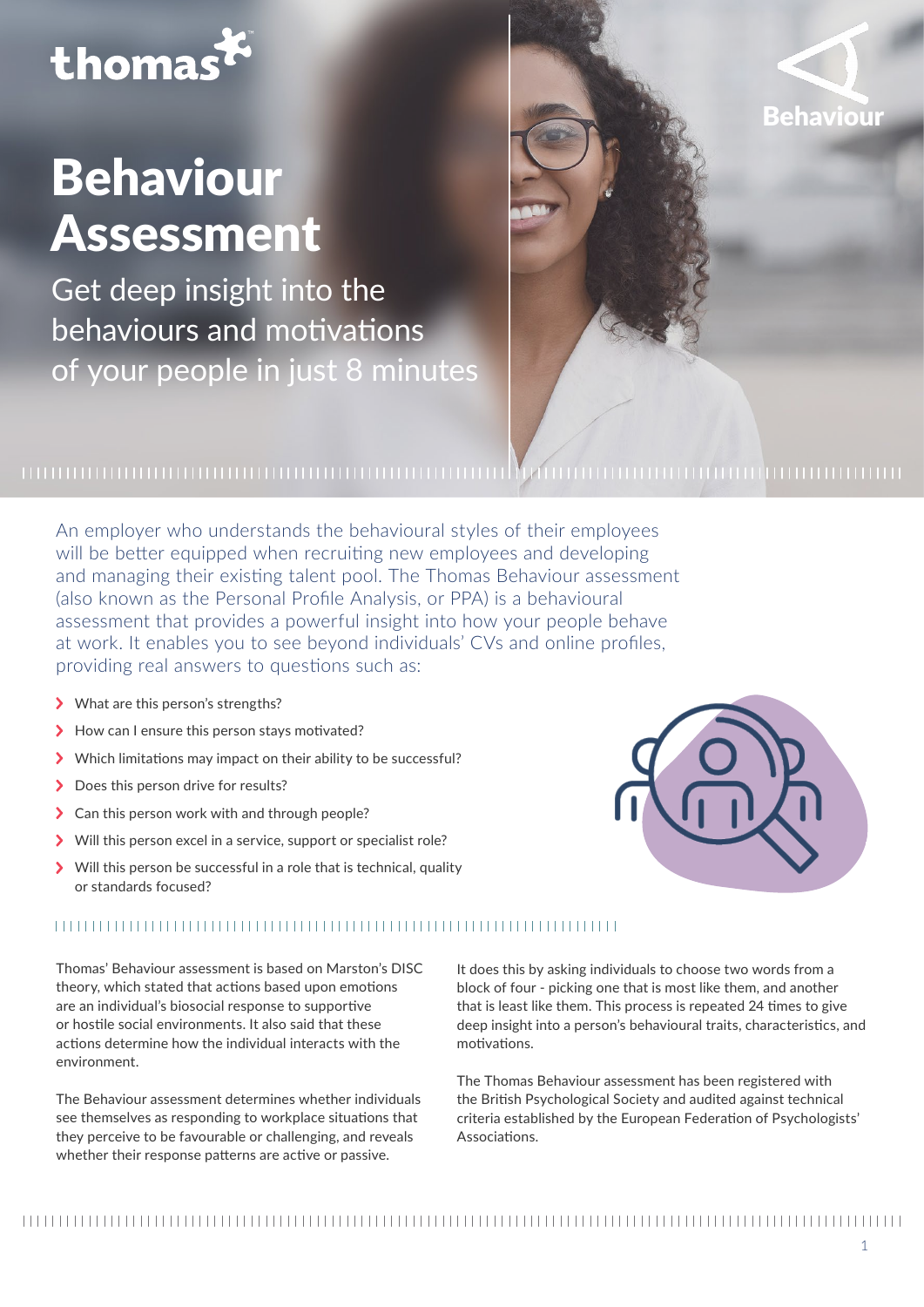## thomas

### **How can the Behaviour assessment help you?**



Predict which candidates will fit the role and your culture

- >Find people who will fit your company
- >Match behavioural profiles to suitable job roles



Understand what drives and engages your people

- >Gain an insight into a person's motivators
- Identify the types of work that play to their strengths



Improve communication and teamwork

>Understand preferred communication styles

>Boost self-awareness and awareness of others



Support personal development

- >Pinpoint key strengths
- Identify potential areas for development

## 

### **What do you get from the Behaviour assessment?**

The assessment gives a great deal of deep insight into your people that would be otherwise difficult to obtain. Use it when recruiting to create a job profile for each role by following a few simple steps, and then compare candidates' assessment results against the job profile with our intuitive star ratings system to quickly see which is likely to be the best fit for the role and your company. This then feeds into a dynamic interview guide for each candidate, providing questions designed to help you to delve deeper into the gaps between the candidate assessment results and the desired behavioural traits and characteristics defined for the role. It can also inform and support the management and development of your employees through the easily accessible business-specific content, which offers advice on managing, motivating and onboarding your team members, amongst other things. This invaluable insight can help you to reduce unconscious bias and build an engaged, productive workforce.